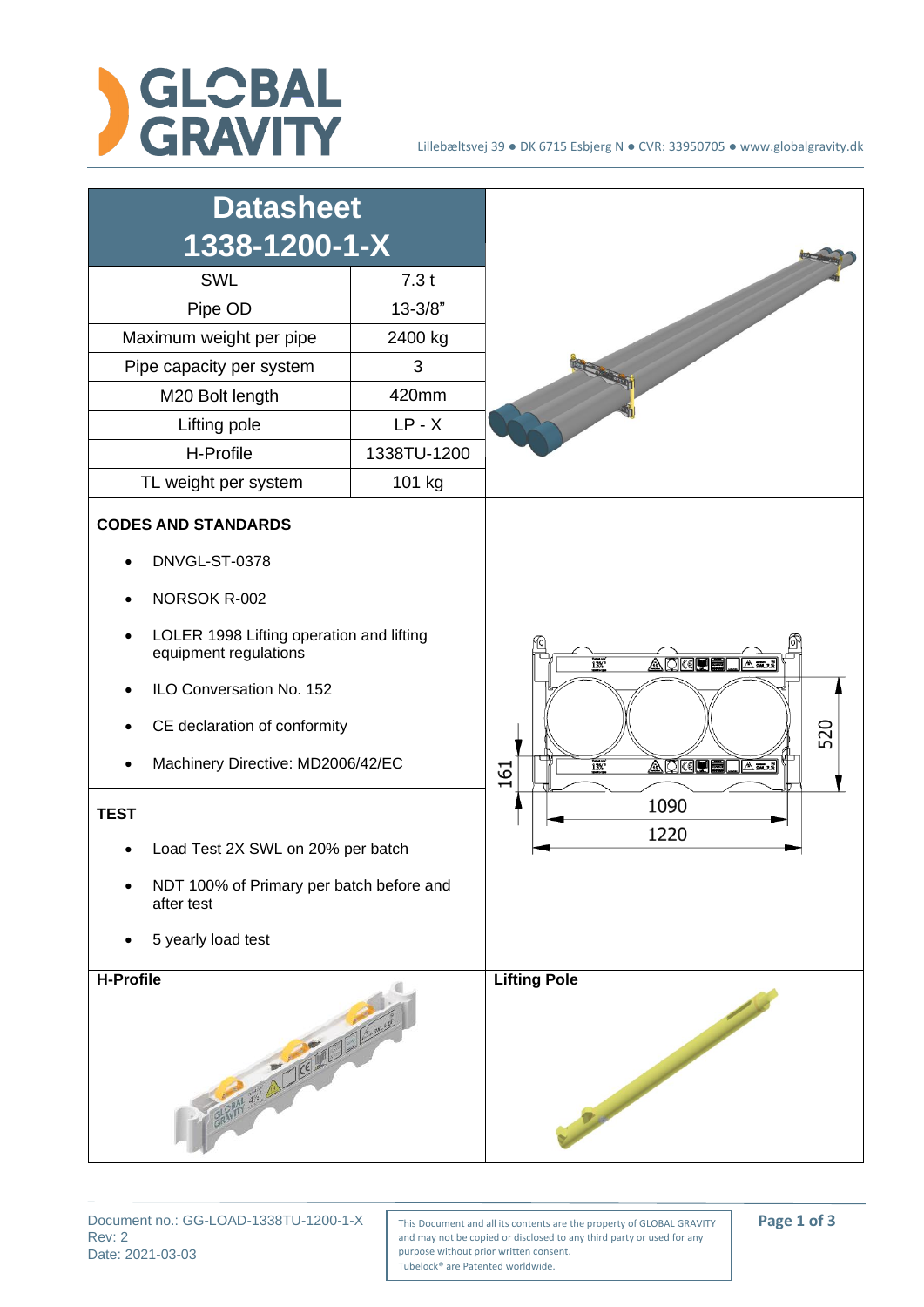

## Lillebæltsvej 39 ● DK 6715 Esbjerg N ● CVR: 33950705 ● www.globalgravity.dk



Rev: 2 Date: 2021-03-03

Document no.: GG-LOAD-1338TU-1200-1-X | This Document and all its contents are the property of GLOBAL GRAVITY | **Page 2 of 3** and may not be copied or disclosed to any third party or used for any purpose without prior written consent. Tubelock® are Patented worldwide.